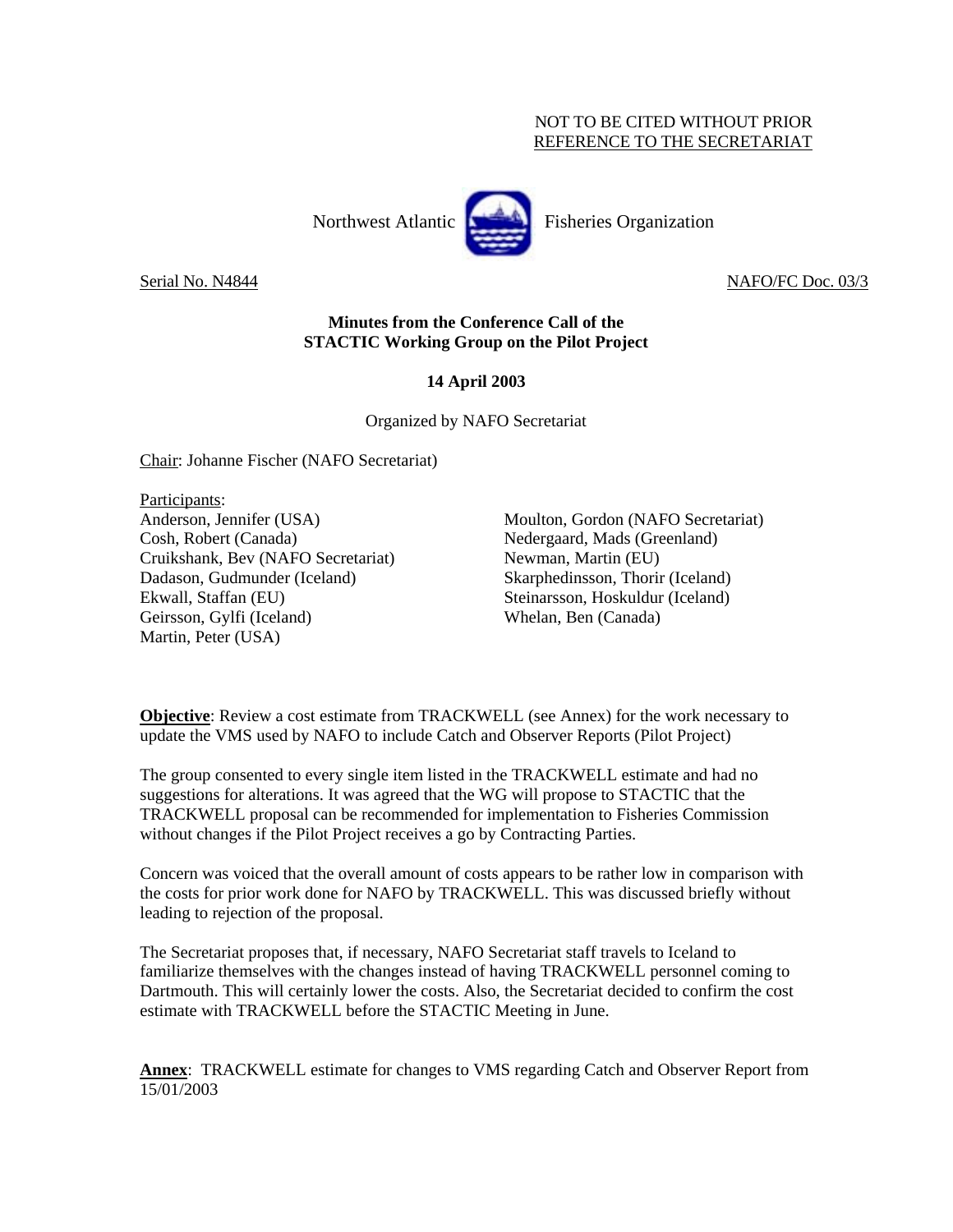# **Annex to Minutes from the Conference Call of the STACTIC Working Group on the Pilot Project**

# **Estimate for changes to VMS regarding Catch and Observer Report**

# **15/01/2003**

Following is an estimate of effort for changes to the NAFO VMS/HAIL system according to a "REQUEST FOR QUOTATION" resulting from a STATIC W.G. Meeting held in November 2002. The following estimates are based on specifications presented in the above mentions RFQ and an attached Working Paper prepared on the same W.G. Meeting.

#### **1. Reception and distribution of Catch reports.**

The system already has the capability to receive and store Catch reports according to the NEAFC Scheme version of the North Atlantic Format. The proposal assumes the addition of three new data fields to the Catch reports. This requires some modifications to the system.

Estimated effort: 16-24 hours

#### **2. New message type – Observer Report**

This is a totally new message type with several new data fields. This requires modifications on various modules.

Estimated effort: 32-40 hours

## **3. Automatic report generation according to description in Annex 2.**

It is assumed that this will be implemented in a database query tool, using sql-scripts to extract the data and generate a text file containing the necessary information. (This is the fastest way to extract the data and the least expensive way). The report generation tool would be run automatically from a scheduling utility in the operation system of computer. The resulting text files, one pr. report could be emailed to one or more recipient inside the secretary to allow import into Excel/Word or other tools or emailed directly to a list of Contracting Parties.

(Note that other ways are possible but likely to be slightly more time consuming)

The reports as outlined in Annex 2 are non-trivial, requiring data extraction and calculations on the extracted data. These need thorough testing on real data to make sure that all boundary conditions are tested.

Estimated effort: 32-40 hours

## **4. Distribution of data to Contracting Parties with inspection presence in the RA on a real time basis.**

The system already has the capability to forward messages to Contracting Parties with active inspection presence (based on the reception of Surveillance Entry and Exit messages in NEAFC).